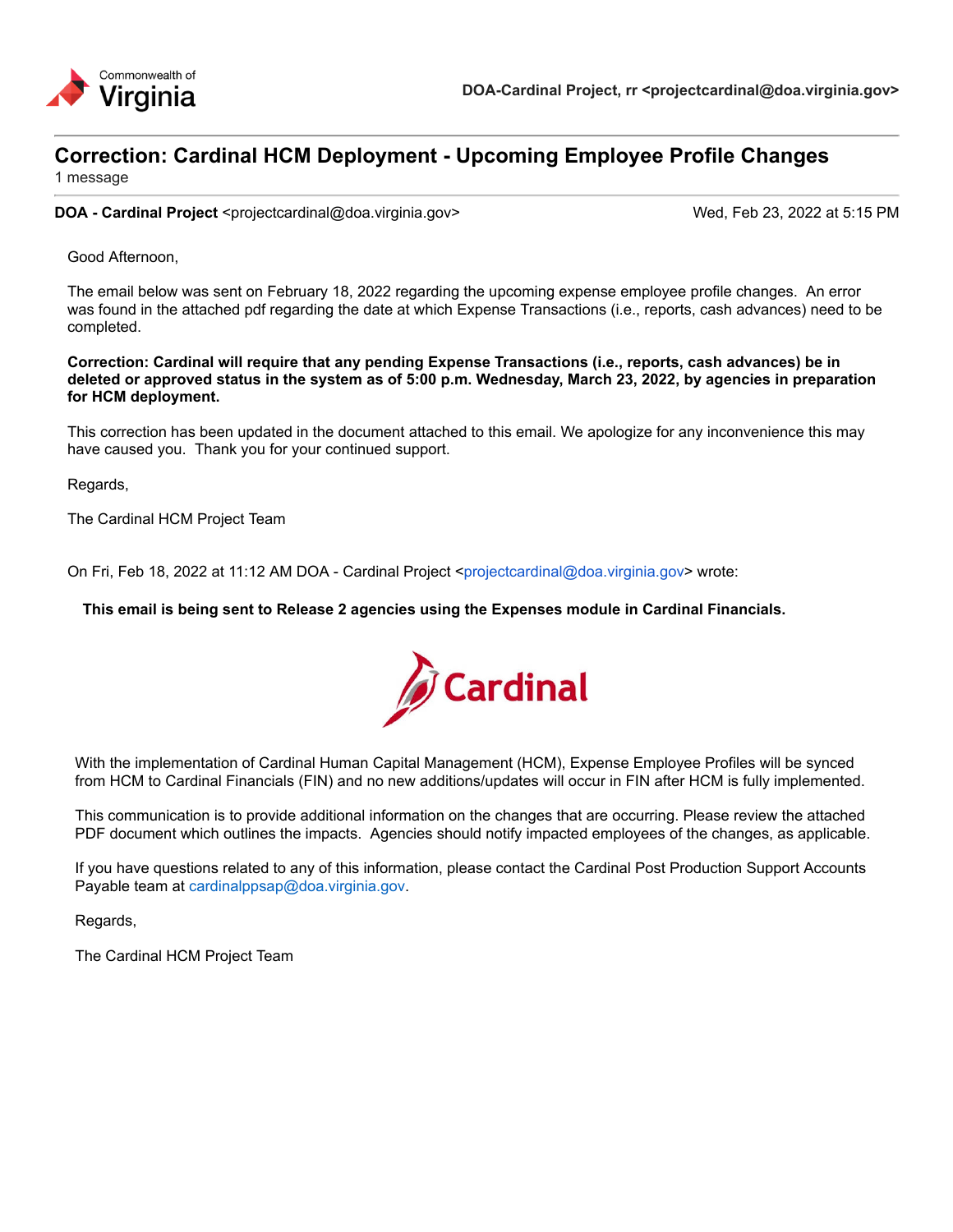

## **Cardinal HCM Deployment**

# **Expense Employee Profile Processing Changes**

With the implementation of Cardinal Human Capital Management (HCM), Expense Employee Profiles will be synced from HCM to Cardinal Financials (FIN) and no new additions/updates will occur in FIN after HCM is fully implemented. The processing changes are outlined below.

In Cardinal HCM, each employee will only have one Cardinal Employee ID. Cardinal Employee IDs are established based on PMIS IDs in the following format:  $00 + 7$ -digit PMIS ID + 00. Employee Profiles are established in FIN using the Cardinal Employee ID.

Release 2 (R2) Employee Profiles associated with Employee IDs that do not match the standard format (e.g., do not end in 00) will be inactivated. This includes the Profiles created with the 60- 69 suffixes. New Employee Profiles will be created using the standard Cardinal Employee ID and the data converted into Cardinal HCM. Proxy data associated with the "old" Employee Profile will automatically be transferred to the "new" Employee Profile. Cardinal encourages agencies to review this data and correct any issues in Cardinal after the R2 go-live.

Employees working in multiple agencies will be setup with one Employee Profile associated to multiple agency records reflecting each job (i.e., Employee Record Number). At the time of R1 go-live, Employee Record Numbers for existing R2 agency Employee Profiles were updated to "99". This prevented data syncing issues during the period between R1 and R2. At the time of R2 go-live these "99" records will be inactivated for employees in R2 agencies. Examples are depicted in the table below.

| <b>Employee</b>      | <b>PMIS ID</b> | <b>Cardinal Employee ID</b> | <b>Job</b>             | <b>Cardinal Employee</b><br><b>Record Number</b> |
|----------------------|----------------|-----------------------------|------------------------|--------------------------------------------------|
| <b>Cardinal Carl</b> | 1234567        | 00123456700                 | R <sub>1</sub> Agy Job | 0                                                |
|                      |                |                             | R <sub>2</sub> Agy Job |                                                  |
|                      |                |                             | R <sub>2</sub> Agy Job | 99 (inactive)                                    |
| <b>Susie Que</b>     | 6543210        | 00654321000                 | R1 Agy Job             | 0                                                |
|                      |                |                             | R <sub>1</sub> Agy Job |                                                  |
|                      |                |                             | R <sub>3</sub> Agy Job | 99 (active)                                      |
| <b>Billy Bird</b>    | 0657149        | 00065714900                 | R <sub>2</sub> Agy Job | $\Omega$                                         |
|                      |                |                             | R <sub>2</sub> Agy Job | (inactive)<br>99                                 |

As new Employee Profiles may be established for the employee and/or associated Employee Record Numbers may change, Cardinal will require that any pending Expense Transactions (i.e., reports, cash advances) be in deleted or approved status in the system **as of 5:00 p.m. Wednesday, March 23, 2022**, by agencies in preparation for HCM deployment.

Only one Employee Record Number can be set as "Default" and Expense transactions (Expenses, Travel Authorizations & Cash Advances) can only be created against the record marked as "Default". When an agency needs to submit transactions for a different Employee Record Number (job) other than the one marked as "Default", the "Default" check box on the Employee Profile must be updated accordingly **before** creating the transactions. The "Default" check box is highlighted in the screenshot below.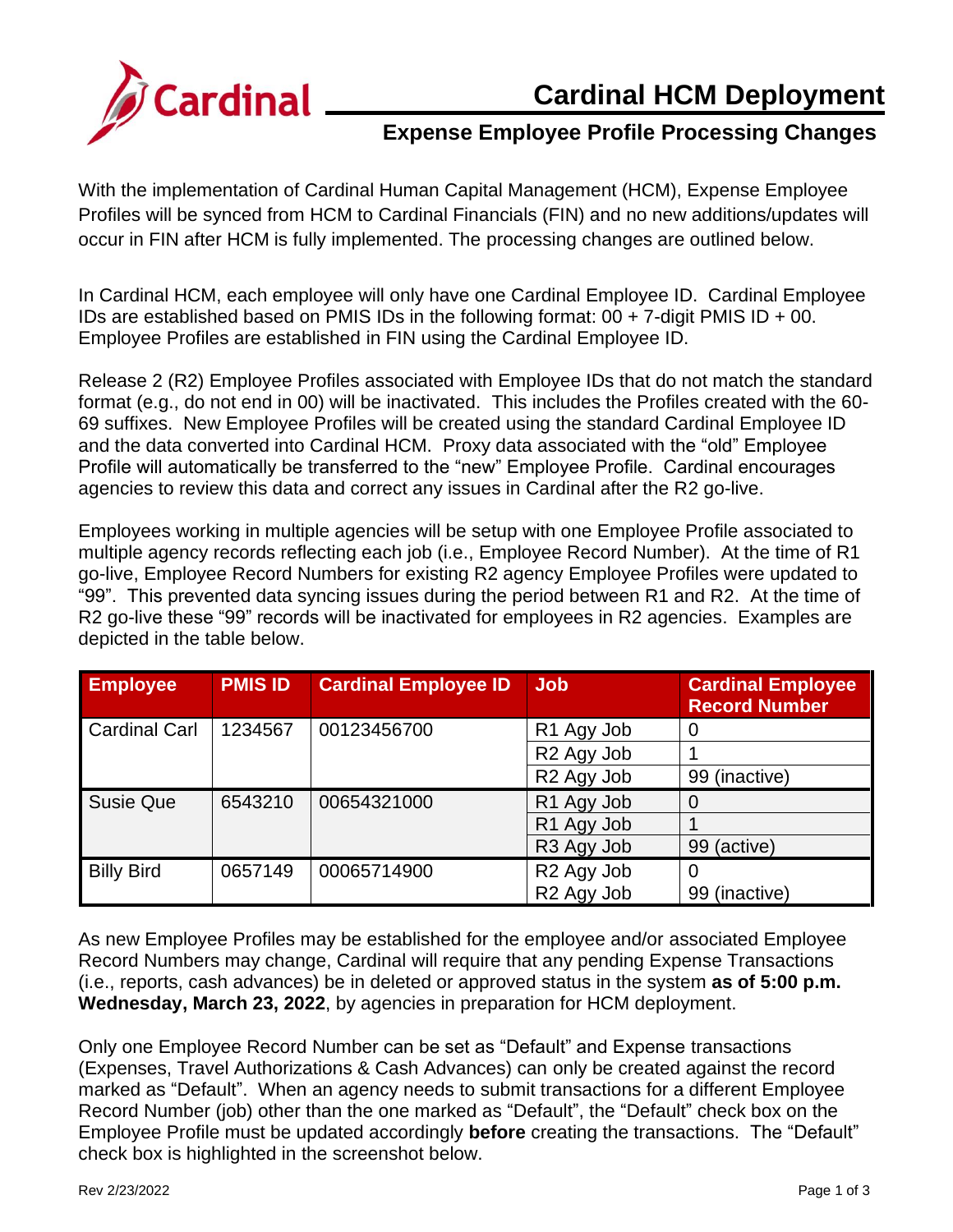

#### **Expense Employee Profile Processing Changes**

The screenshot provided below highlights the key changes of the "Organizational Data" tab for the Employee Profile page after go-live:

- Multiple Employee Records
- Default Profile flag (can be updated to the record of expense transaction)
- HR and Supervisor information are grayed out and cannot be modified
- Default ChartField Values can be updated as needed

| $Favorites -$                                                                                                                                                          | Main Menu -                                            | $\rightarrow$        | Travel and Expenses $\bullet \rightarrow$ Manage Employee Information $\bullet \rightarrow$ |             |                                                                                           |                               | <b>Update Profile</b> |                     |                  |         |
|------------------------------------------------------------------------------------------------------------------------------------------------------------------------|--------------------------------------------------------|----------------------|---------------------------------------------------------------------------------------------|-------------|-------------------------------------------------------------------------------------------|-------------------------------|-----------------------|---------------------|------------------|---------|
| <b>Employee Data</b>                                                                                                                                                   | <b>Organizational Data</b>                             |                      | <b>User Defaults</b>                                                                        |             |                                                                                           |                               |                       |                     |                  |         |
| <b>Expenses Processing Data</b>                                                                                                                                        |                                                        |                      |                                                                                             |             | Find   View All<br>First $\bigcirc$ 2 of 2 $\bigcirc$ Last                                |                               |                       |                     |                  |         |
| Valid for Expenses Yes                                                                                                                                                 |                                                        |                      |                                                                                             |             |                                                                                           | Default Profile               |                       |                     |                  |         |
| <b>Reason for Status</b> Passed All Validation Edits                                                                                                                   |                                                        |                      |                                                                                             |             | Ignore Authorized Amounts<br>Ignore Group Location Amounts<br><b>Per Diem Amount Type</b> |                               |                       |                     | Active           |         |
|                                                                                                                                                                        | <b>HR</b> Information                                  |                      |                                                                                             |             |                                                                                           | <b>Supervisor Information</b> |                       |                     |                  | Amounts |
|                                                                                                                                                                        | <b>Employee Status Active</b>                          |                      |                                                                                             |             |                                                                                           |                               | ID                    |                     |                  |         |
|                                                                                                                                                                        |                                                        | Hire Date 06/24/2019 |                                                                                             |             |                                                                                           | Name                          |                       |                     |                  |         |
|                                                                                                                                                                        | Virginia Employment Commission<br><b>GL Unit 18200</b> |                      |                                                                                             |             |                                                                                           |                               |                       |                     |                  |         |
| Department 931200<br><b>Finance Treasury</b><br>Hours Per Period Use Business Unit Default                                                                             |                                                        |                      |                                                                                             |             |                                                                                           | <b>Designated Approver</b>    |                       |                     |                  |         |
| <b>Default ChartField Values</b><br>Personalize   Find   2  <br>First (4) 2 of 2 ( $\blacktriangleright$ Last<br><b>Default ChartField Values</b><br>$F \rightarrow F$ |                                                        |                      |                                                                                             |             |                                                                                           |                               |                       |                     |                  |         |
|                                                                                                                                                                        |                                                        |                      |                                                                                             |             |                                                                                           |                               |                       |                     |                  |         |
| <b>GL Unit</b><br>Fund                                                                                                                                                 | Program                                                |                      | <b>Cost Center</b>                                                                          | <b>Task</b> | <b>FIPS</b>                                                                               | Asset                         | <b>Agency Use 1</b>   | <b>Agency Use 2</b> | <b>Affiliate</b> |         |
| 18200                                                                                                                                                                  | 07010<br>$\Omega$                                      | $\Omega$             | 01800000<br>Q                                                                               | Q           | Q                                                                                         |                               |                       | $\circ$             |                  |         |

Cardinal course materials (AP315A Online Expense Processing, AP315B Interface Expense Processing, and AP316 Employee Expenses Administration) will be updated with new Employee Profile and Expenses processing changes.